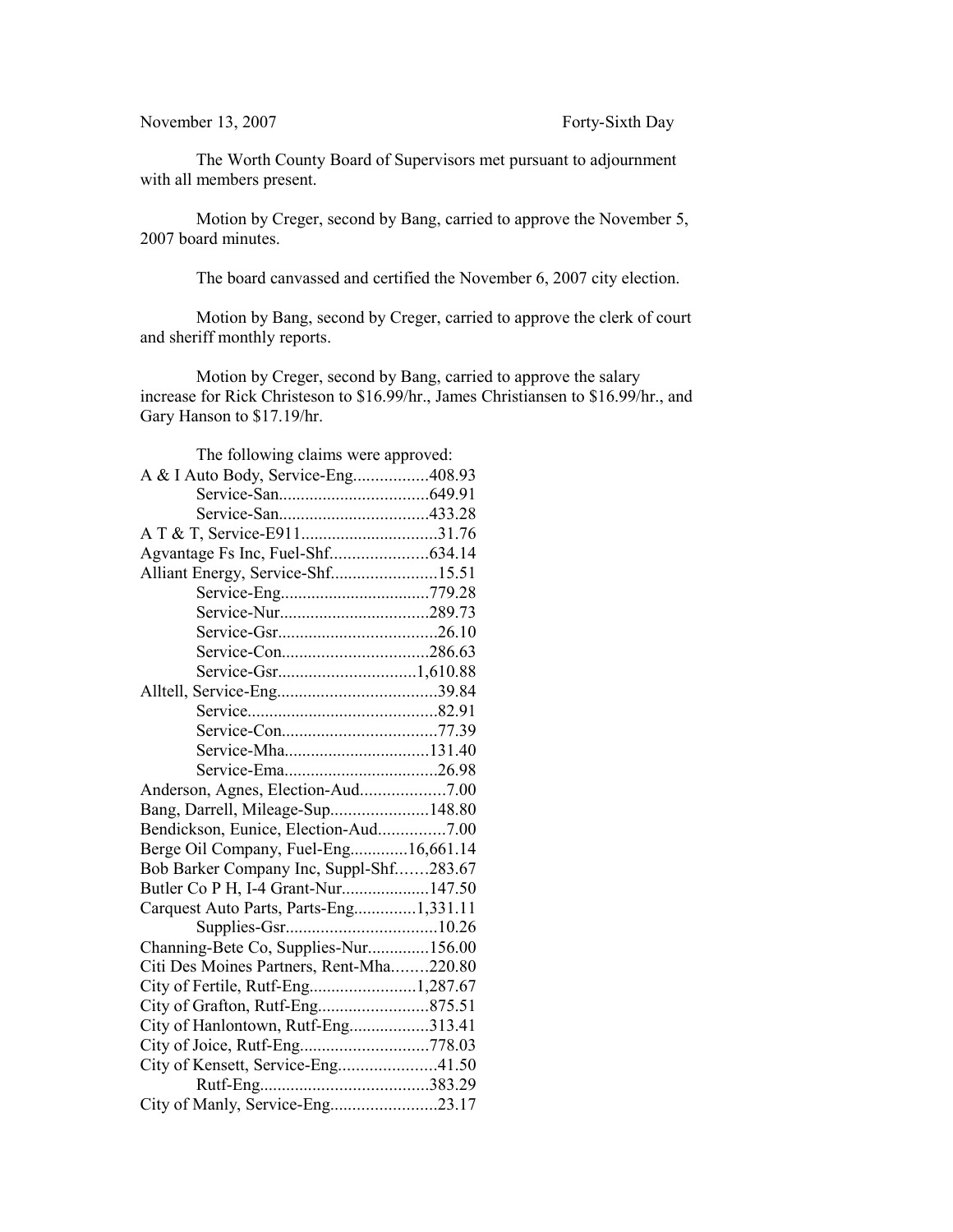| City of Northwood, Service-Eng34.00         |  |
|---------------------------------------------|--|
|                                             |  |
|                                             |  |
| Clarinda Youth Corp, Service-Juv338.80      |  |
| Com-Tec Land Mobile Radio, Serv-Shf40.10    |  |
| Community Care Inc, Service-Mha246.55       |  |
| Creger, Jeffrey, Mileage-Sup178.56          |  |
| Culligan Mason City, Service-Shf13.50       |  |
| Cwc Chemical Inc, Chemical-Eng2,857.68      |  |
|                                             |  |
|                                             |  |
| Dave Syverson Ford Truck, Serv-Eng631.03    |  |
| Department of Human Ser, Ser-Mha1,780.07    |  |
| Des Moines Marriott Down, Edu-Aud234.33     |  |
|                                             |  |
| Des Moines Stamp Mfg Co, Suppl-Trs27.70     |  |
| Diamond Mowers Inc, Parts-Eng160.56         |  |
| Dick's Place, Service-Shf1,881.50           |  |
| Ehrich, Cherrice, Mileage-Mha109.28         |  |
| Electronic Engineering, Service-Shf204.25   |  |
|                                             |  |
|                                             |  |
| Electronic Specialties, Service-Eng110.00   |  |
| Emmet Co P H, I-4 Grant-Nur295.40           |  |
| Fallgatter's Market, Supplies-Shf796.72     |  |
|                                             |  |
|                                             |  |
| Fiscal Services Bureau, Exp-Juv334.00       |  |
| Fisher, Jane, Mileage-Mha241.77             |  |
| Floyd County Sheriff, Service-Juv18.50      |  |
| Franklin Co P H, I-4 Grant-Nur262.03        |  |
| Globe-Gazette, Service-Sup529.57            |  |
| Greenman Technologies, Serv-San14,526.20    |  |
| Greve Law Office, Copies-Att152.50          |  |
|                                             |  |
| H & H Food Service, Supplies-Shf253.26      |  |
| Hancock Co Sheriff, Service-Juv18.00        |  |
| Healthworks, Service-Con20.00               |  |
| Huber Supply Co, Supplies-Eng586.84         |  |
| Huftalin, Raymond, Postage-Ema8.29          |  |
| Supplies-Ema24.14                           |  |
| Hygienic Laboratory Acct, Service-Con11.00  |  |
| IA Dept of Agriculture, Services-Daa92.30   |  |
|                                             |  |
| IA Dept of Transportation, Supp-Eng9,220.29 |  |
| Iowa Dept of Public Safe, Serv-Shf1,194.00  |  |
| Iowa Office Supply Inc, Supplies-Asr33.35   |  |
| Iowa Prison Industries, Supplies-Shf46.95   |  |
|                                             |  |
| J & J Machining Welding, Suppl-Eng201.60    |  |
| Kenison, Elizabeth, Mileage-Rec105.09       |  |
| Konica Minolta Business, Service-Nur70.01   |  |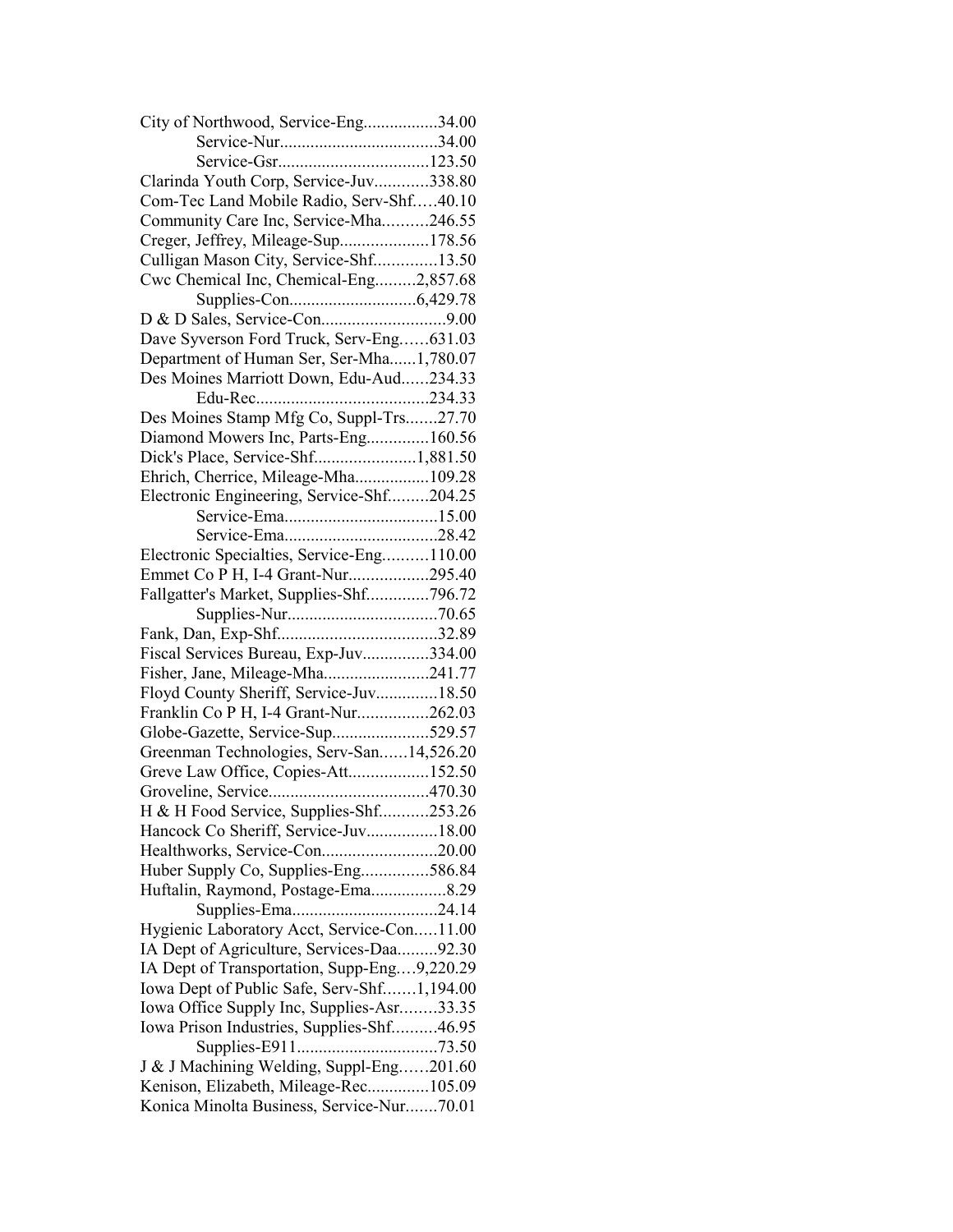| Kossuth Co P H, I-4 Grant-Nur57.54          |  |
|---------------------------------------------|--|
| Larsen Plumbing, Service-Shf133.50          |  |
|                                             |  |
| Lawson Products Inc, Supplies-Eng304.31     |  |
|                                             |  |
| Liberty Square, Service-Mha1,265.42         |  |
| Low's Standard, Fuel-Eng169.94              |  |
|                                             |  |
|                                             |  |
|                                             |  |
| Mail Services Llc, Service-Trs192.71        |  |
| Manly Junction Signal, Service-Eng48.00     |  |
|                                             |  |
|                                             |  |
|                                             |  |
|                                             |  |
|                                             |  |
| Marshall & Swift Inc, Service-Shf486.71     |  |
|                                             |  |
|                                             |  |
| Mason City Business Syst, Service-Shf49.87  |  |
|                                             |  |
|                                             |  |
|                                             |  |
| Mason City Clinic, Service-Mha280.00        |  |
| Mason City Overhead, Service-Eng795.00      |  |
| Matt Parrott & Sons Co, Postage-Aud7.26     |  |
| May, Dennis, Mileage-Sup28.83               |  |
| McSorley, David L, Service-Nur2,305.99      |  |
| Mechem, Elsie L, Mileage-Mha145.30          |  |
|                                             |  |
|                                             |  |
| Mercy Clinics, Service-Shf295.00            |  |
|                                             |  |
|                                             |  |
| Mercy Medical Center, Service-Mex697.00     |  |
|                                             |  |
|                                             |  |
| Midwest Wheel Companies, Chains-Eng51.74    |  |
| Mireles, Jessie, Mileage-Mha305.51          |  |
| Mireles, Sandra, Mileage-Mha542.66          |  |
| Mitchell Co Care, Service-Mha1,450.80       |  |
| Mitchell Co P H, I-4 Grant-Nur138.50        |  |
| Mitchell County Ema, Mileage-Ema265.98      |  |
| Mittelstadt, Service-Mex500.00              |  |
| Napa Auto Parts, Parts-Eng31.99             |  |
| Next Generation Tech, Service-Mha585.00     |  |
| Niebur, Ellen, Mileage-Mha51.15             |  |
| No IA Juvenile Detention, Service-Juv250.00 |  |
| NoRISC, Safety-Eng1,082.70                  |  |
| North Country Equipment, Service-Gsr674.50  |  |
| North Woods Cabinetry, Service-Asr275.00    |  |
| Northern Iowa Therapy Pc, Serv-Nur195.00    |  |
|                                             |  |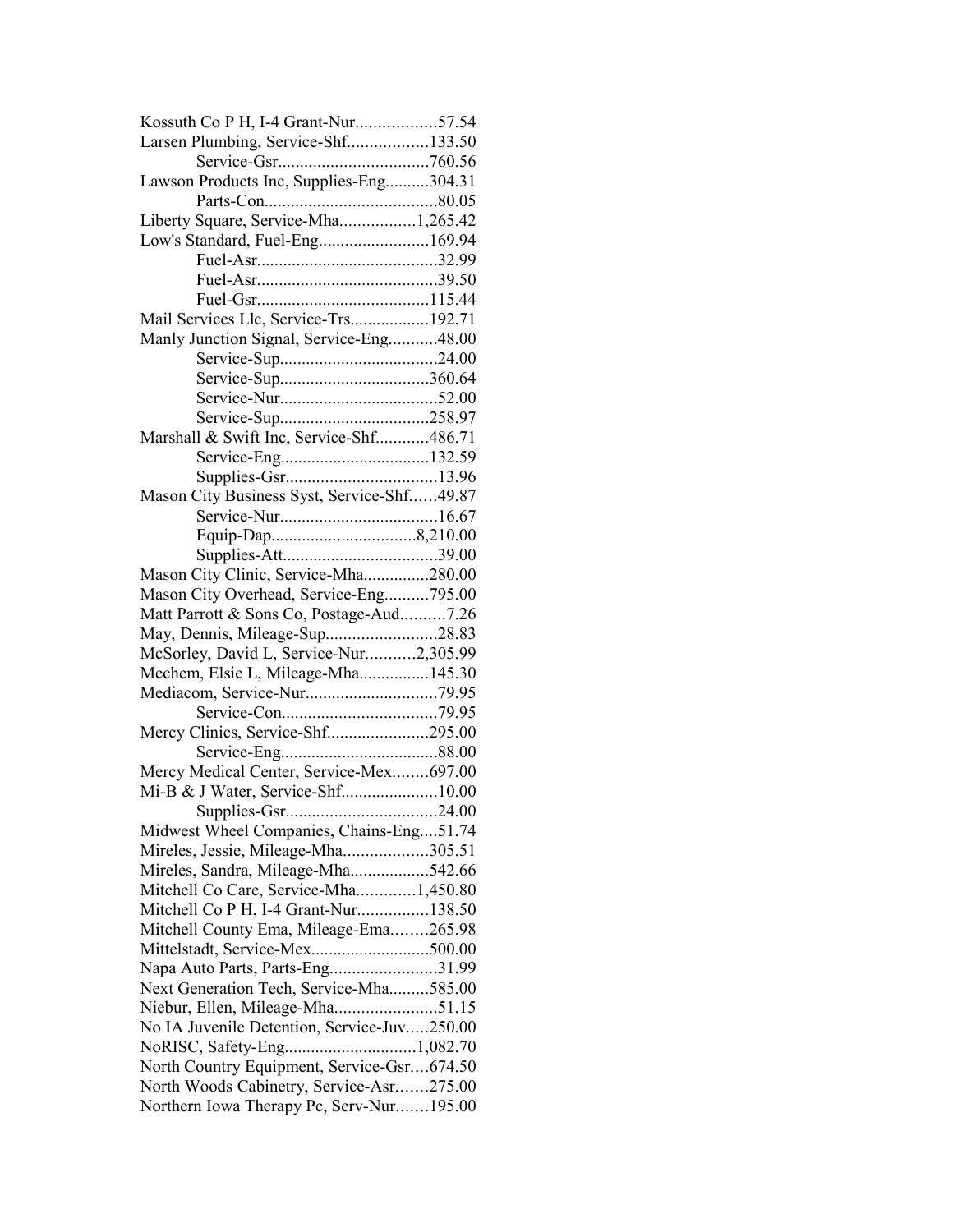| Northwood Anchor, Service-Shf20.00          |  |
|---------------------------------------------|--|
|                                             |  |
|                                             |  |
|                                             |  |
| Northwood Dental Assoc, Service-Shf117.00   |  |
| Northwood Electric Inc, Supplies-Gsr27.34   |  |
| Northwood Fire Department, Rent-Aud50.00    |  |
| Northwood Lumber Co, Supplies-Eng26.18      |  |
|                                             |  |
| Northwood Motor Co, Service-Shf534.16       |  |
|                                             |  |
|                                             |  |
| Northwood Sanitation, Service-Gsr145.00     |  |
| Northwood True Value, Supplies-Shf31.24     |  |
|                                             |  |
|                                             |  |
|                                             |  |
|                                             |  |
| Northwoods State Bank, Exp-Shf654.93        |  |
|                                             |  |
| Olsen Implement Co, Parts-Eng129.31         |  |
| Olson, Teresa, Mileage-Dap102.95            |  |
| Opportunity Village, Service-Mha992.19      |  |
| Osage Municipal Utilities, Service-Ema34.08 |  |
| Palo Alto Co P H, I-4 Grant-Nur39.37        |  |
| Pathology Associates, Service-Mex950.00     |  |
|                                             |  |
| Powerplan, Parts-Eng23,378.88               |  |
| Printing Services Inc, Supplies196.94       |  |
|                                             |  |
| Progressive Ag Coop, Chemical-Eng66.20      |  |
| Pronto Market, Supplies-Eng23.15            |  |
|                                             |  |
| R.J. Thomas Mfg. Co. Inc, Supp-Con1,740.69  |  |
| Ram Systems, Service-Nur480.00              |  |
| Reindl Repair, Service-Eng114.84            |  |
| Reserve Account, Postage-Trs1,000.00        |  |
| Schickel, Candila, Service-Mha22.00         |  |
| Scott Van Keppel LLC, Service-Eng6,488.38   |  |
| Secretary of State, Renewal-Aud30.00        |  |
| See 'N' Sew, Service-Ema50.50               |  |
| Signatures Supper Club, Exp-Nur283.02       |  |
| Singelstad's Hardware, Supplies-Eng15.28    |  |
| Thompson, Virginia, Election-Aud7.00        |  |
| Treasurer, State of Iowa, Serv-Mha210.00    |  |
| Treasurer-State of Iowa, Serv-Mha9,277.28   |  |
| Tyler Technologies, Program-Dap1,000.00     |  |
| U of O Conference Regis, Edu-Ema12.50       |  |
| Us Cellular, Service-Shf272.16              |  |
|                                             |  |
|                                             |  |
|                                             |  |